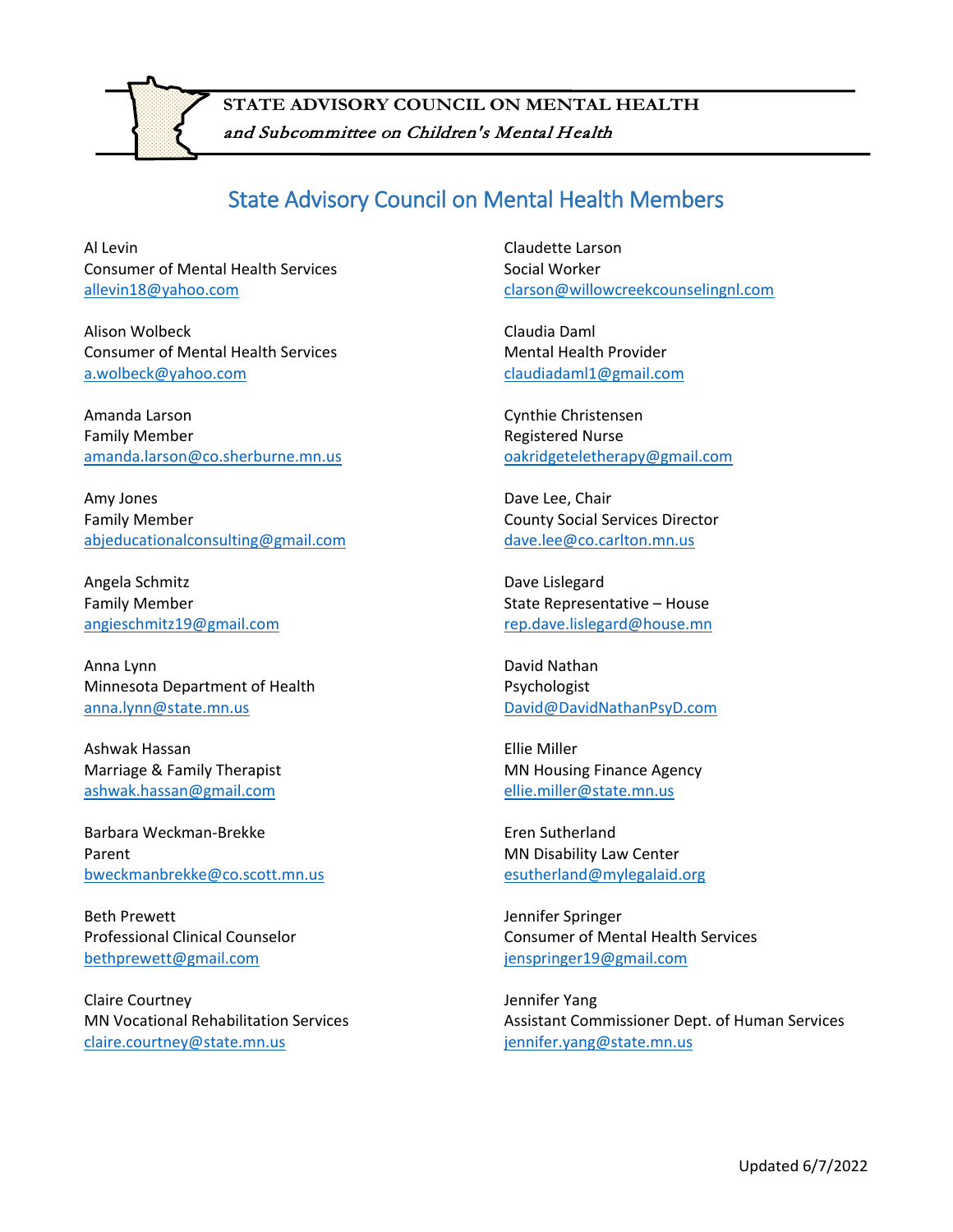

## and Subcommittee on Children's Mental Health **STATE ADVISORY COUNCIL ON MENTAL HEALTH**

Jode Freyholtz-London Consumer-run Mental Health Organization [jode@mnwitw.org](mailto:jode@mnwitw.org)

Kenneth Moorman Family Member [kenmoorman@centurytel.net](mailto:kenmoorman@centurytel.net)

Mandy Meisner County Commissioner – Metro Area [Mandy.Meisner@co.anoka.mn.us](mailto:Mandy.Meisner@co.anoka.mn.us)

Mary Kjolsing Parent [Mfizz5084@gmail.com](mailto:Mfizz5084@gmail.com)

Michael Trangle, Vice Chair Psychiatrist [mbtrangle@gmail.com](mailto:mbtrangle@gmail.com)

Pa Kong Lee Consumer of Mental Health Services [pakonglee@gmail.com](mailto:pakonglee@gmail.com)

Rodney Peterson Rural County Commissioner [rodneyrpeterson@gmail.com](mailto:rodneyrpeterson@gmail.com)

Rozenia Fuller Consumer of Mental Health Services [rozeniafullergoodnews@gmail.com](mailto:rozeniafullergoodnews@gmail.com)

Shanna Langston MN Dept. of Corrections – Behavioral Health [shanna.langston@state.mn.us](mailto:shanna.langston@state.mn.us)

*Vacant Seats:* American Indian Mental Health Advisory Council DHS Medical Assistance Program Family Physician MN State Senator Mental Health Minnesota NAMI Minnesota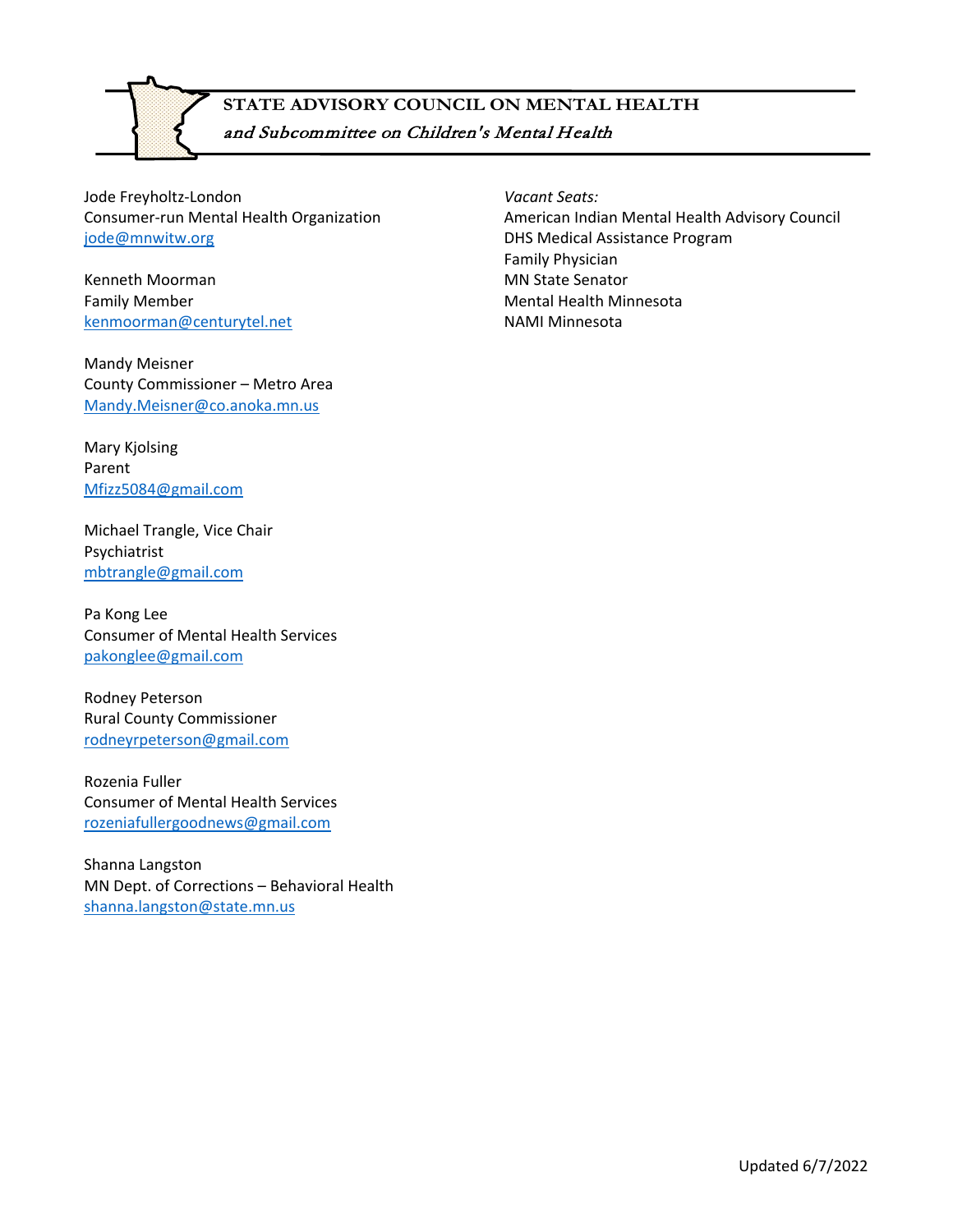

## Subcommittee on Children's Mental Health Members

Addyson Moore Former Consumer of Child/Adolescent Services [14Addyson.Moore@gmail.com](mailto:14Addyson.Moore@gmail.com)

BraVada Garrett-Akinsanya Professional Experienced in working with Children who have committed status offenses [bravadaakinsanya@hotmail.com](mailto:bravadaakinsanya@hotmail.com)

Cecilia Hughes, Co-chair People experienced in working with Emotional Disorders in minority children [cecilia.hughes@comcast.net](mailto:cecilia.hughes@comcast.net)

Corey Harland Provider of Children's Mental Health Services to Adolescents [harlandcj@gmail.com](mailto:harlandcj@gmail.com)

Danna Trebesch County Social Services [danna.trebesch@gmail.com](mailto:danna.trebesch@gmail.com)

Danny Porter Parent [danpporter@msn.com](mailto:danpporter@msn.com)

Dave Johnson Person who knows the needs of Emotional Disorders of minorities and cultures [swede828@hotmail.com](mailto:swede828@hotmail.com)

Debra Peterson Educator of Children with Emotional Disorders [petersondebraann@gmail.com](mailto:petersondebraann@gmail.com)

Donna Lekander Parent [donna.lekander@co.carlton.mn.us](mailto:donna.lekander@co.carlton.mn.us) Ed Morales Parent [edjmorales@gmail.com](mailto:edjmorales@gmail.com)

Erin Marrone Local Corrections Department [emarrone19@gmail.com](mailto:emarrone19@gmail.com)

Holly Hanson MN Dept. of Corrections [holly.hanson@state.mn.us](mailto:holly.hanson@state.mn.us)

Jeffrey Lind County Social Services [jeffrey.lind@co.beltrami.mn.us](mailto:jeffrey.lind@co.beltrami.mn.us)

Jennifer Bertram Children's Mental Health Advocacy Group [jenniferannbertram@gmail.com](mailto:jenniferannbertram@gmail.com)

Kimberly Baker Parent [kbaker12\\_29@yahoo.com](mailto:kbaker12_29@yahoo.com)

Kimberly Stokes Children's Mental Health Advocacy [kstokes@ambnk.com](mailto:kstokes@ambnk.com)

Lisa Hoogheem, Co-chair Parent [hoogheemlisa@yahoo.com](mailto:hoogheemlisa@yahoo.com)

Maleenia Mohabir Children's Mental Health Advocacy Group [mohabir.maleenia@gmail.com](mailto:mohabir.maleenia@gmail.com)

Michael Gallagher Hosp-based provider of mental health services to children with Emotional Disorders [michael.j.gallagher@state.mn.us](mailto:michael.j.gallagher@state.mn.us)